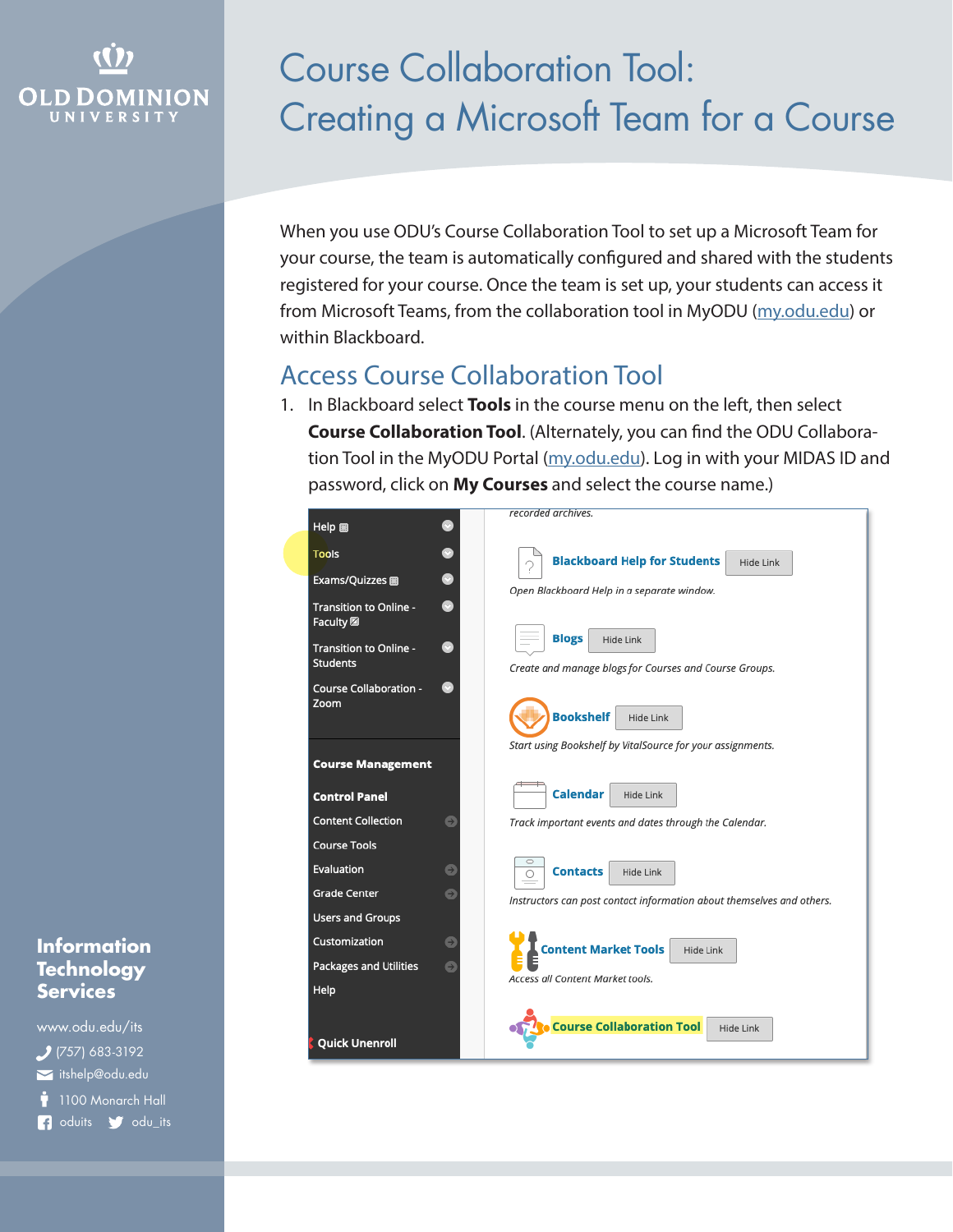

## Create a Microsoft Team

1. In the Collaboration Tool, you will see options for Zoom, Teams, and Google Shared Drive. Click on the **Teams** tab.

| <b>Student Practice Course 2013</b><br>с | ODU Collaboration Tools    |                   |          |               | $\odot$       |  |  |
|------------------------------------------|----------------------------|-------------------|----------|---------------|---------------|--|--|
| <b>E</b> Teams<br>C Zoom                 | <b>Drive</b>               |                   |          |               |               |  |  |
| in Schedule my class meetings            |                            |                   |          |               |               |  |  |
| Delete all my class meetings             |                            |                   |          |               |               |  |  |
| <b>Upcoming Meetings:</b>                |                            |                   |          |               |               |  |  |
| <b>Meeting Topic</b>                     | <b>Start Date and Time</b> | <b>Meeting ID</b> | Password | <b>Action</b> | <b>Delete</b> |  |  |
| No Upcoming Meetings                     |                            |                   |          |               |               |  |  |

2. Click **Create a team for my class**. You will choose the *type* of team you want on the next screen.

| Collaboration                                                                                                                                                                                                                                                                                                                                                                                                                                                                          |                  |                                        | × |  |  |
|----------------------------------------------------------------------------------------------------------------------------------------------------------------------------------------------------------------------------------------------------------------------------------------------------------------------------------------------------------------------------------------------------------------------------------------------------------------------------------------|------------------|----------------------------------------|---|--|--|
| Zoom                                                                                                                                                                                                                                                                                                                                                                                                                                                                                   | <b>THE Teams</b> | <b>Drive</b>                           |   |  |  |
| Basic teams come with posts for discussions and files for sharing content. Instructors are considered owners of the team and students<br>are added as members. For more info about Microsoft Teams @ ODU click here: https://www.odu.edu/ts/software-services/teams.                                                                                                                                                                                                                   |                  |                                        |   |  |  |
| Class teams have unique permissions and features for teachers and students. As owners of the team, teachers assign work, share class<br>content, and control who can post in the team. Each class team is also linked to its own OneNote Class Notebook. Create and access a class<br>Microsoft Teams. Information on how to create a class Team click here: link to guide or for more info about Microsoft Teams @ ODU click<br>here: https://www.odu.edu/ts/software-services/teams. |                  |                                        |   |  |  |
| <b>***</b> Create a team for my class                                                                                                                                                                                                                                                                                                                                                                                                                                                  |                  | Launch teams<br><b>A</b> * Delete team |   |  |  |

Course **Collaboration** Tool: Creating a Microsoft Team for a Course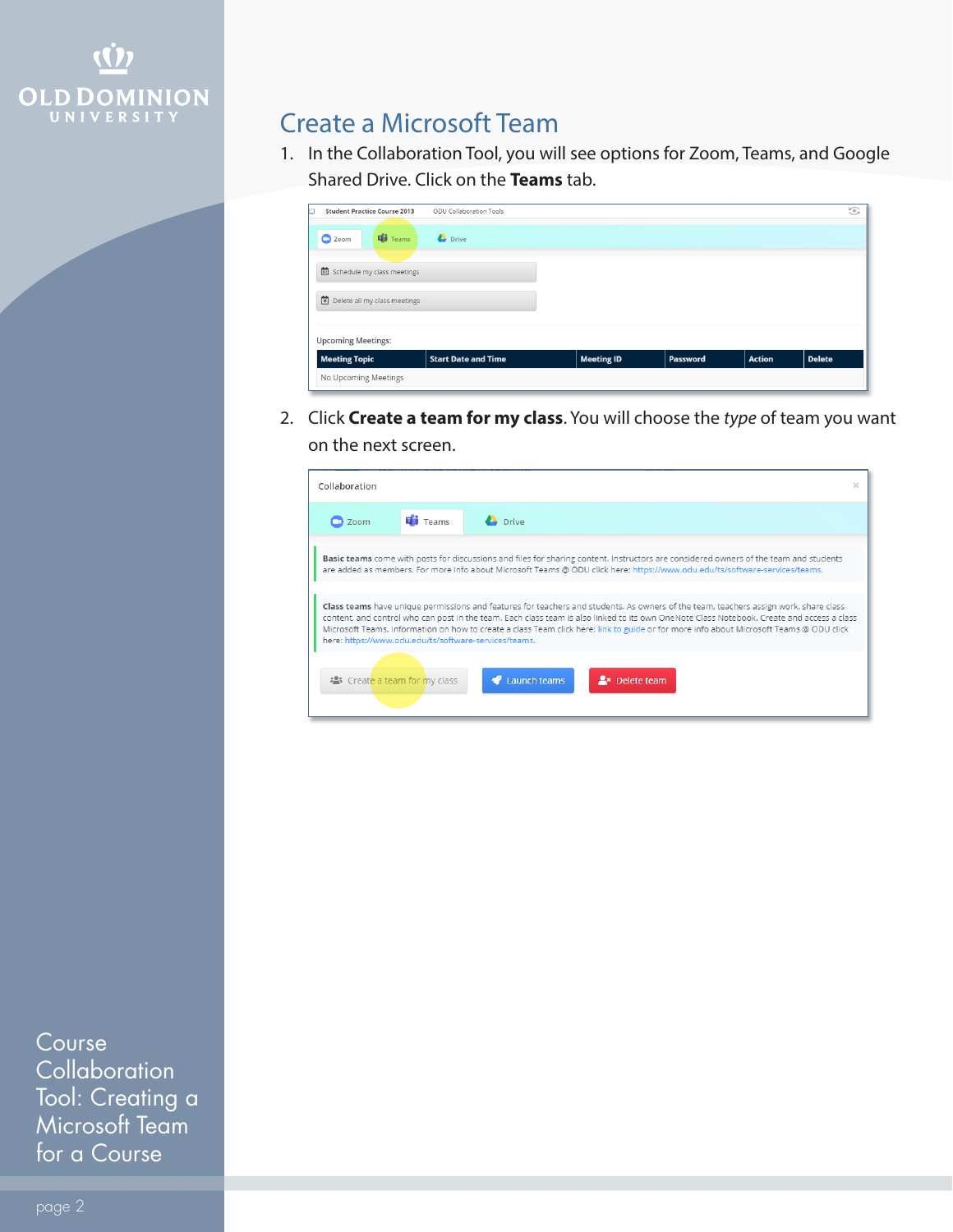

3. Select which type of team you want to create, and click **Ok**. The main difference between a **basic team** and a **class team** is that the class team comes pre-configured with assignment and class notebook features. (Read more about additional "class team" features below.)



4. Once the team has been created, you can delete a team or launch **Teams**.



Course **Collaboration** Tool: Creating a Microsoft Team for a Course